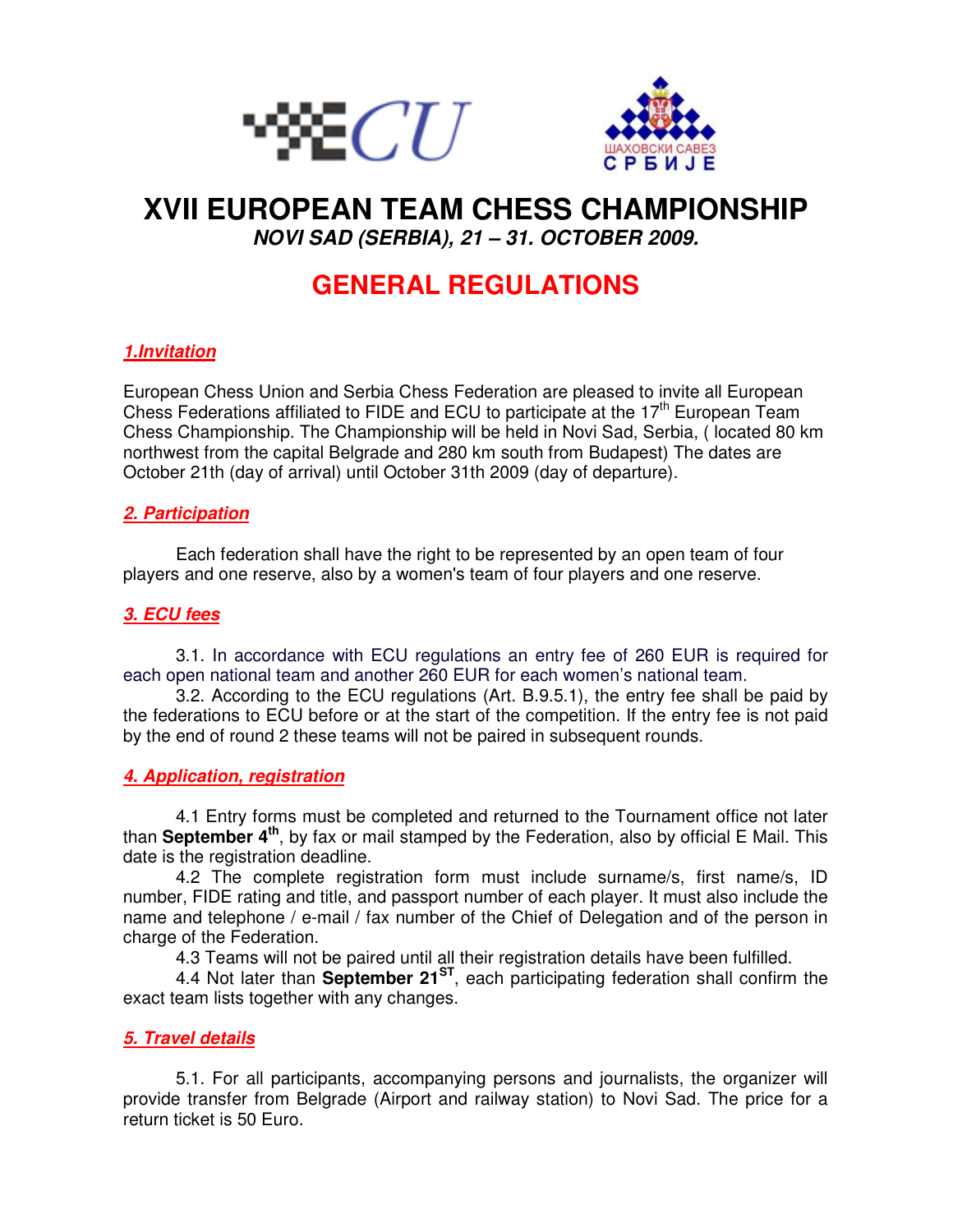5.2. These transport services will be available on October 21 (arrival) and on October 31th (departure). If the organizer is able he will accept special requests from Federations regarding transfer dates, as well as the possible transfer from Budapest airport (Hungary) to Novi Sad.

5.3. Players and accompanying persons who make private transport arrangements should clearly indicate this in writing at the time of registration. They will be fully responsible for any problems experienced during their arrival or departure, and particularly for the possibility of a late start to the Championship.

5.4 The Organizer is recommending to participants and guests of the Championship to use the services of the official carrier of the Championship "JAT Airlines" Flight schedules and all information's regarding reservation and ticket purchase can be

found on following web site: http://www.jat.com/

#### **6. Payment**

6.1 At the time of registration all costs should be transferred to the following account:

| INTERMEDIARY,<br>Field 56A:        | <b>COBADEFF</b><br><b>COMMERZBANK AG</b><br><b>FRANKFURT AM MAIN</b>                                 |
|------------------------------------|------------------------------------------------------------------------------------------------------|
| ACC.WITH ISTITUTION,<br>Field 57A: | /400/8768913/01<br><b>AGRLRSBG</b><br><b>AGRICULTURAL BANK</b><br>AGROBANKA AD, BEOGRAD              |
| <b>BENEFICIARY,</b><br>Field 59:   | RS35245007080000157790<br>ŠAHOVSKI SAVEZ VOJVODINE<br><b>MASARIKOVA 25</b><br>21000 NOVI SAD, SRBIJA |

6.2. The foreign bank commissions must be paid by sender. If it is not paid, the organizers will charge the respective participants by an invoice, which must be paid in full before the end of the second round.

#### **7. Lodging and meals**

7.1. Accommodation and meals for players and accompanying persons will be at the following official hotels suggested by organizer:

#### **Hotel "Park", Novi Sad \*\*\*\*\***

(180 rooms are allocated) Single room with full board: 99 Euro Double room with full board: 79 Euro per person

# **Hotel "Leopold", Petrovaradin tower, Novi Sad \*\*\*\*\***

(30 rooms are allocated) Single room with full board: 99 Euro Double room with full board: 79 Euro per person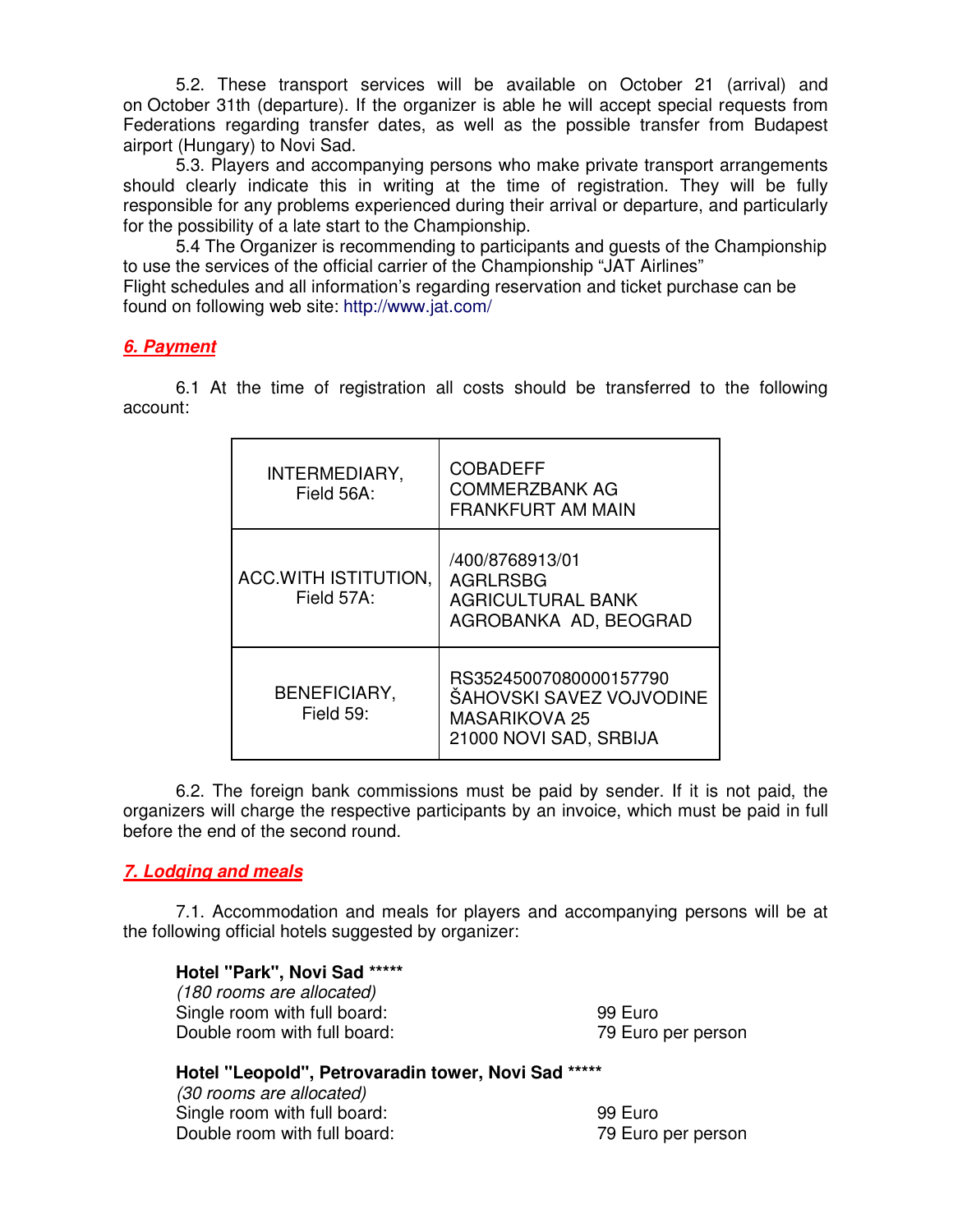#### **Hotel "Novi Sad", Novi Sad \*\*\***

(60 rooms are allocated) Single room with full board: 69 Euro Double room with full board: 55 Euro per person

7.2. In case a participating Federation does not wish to use an official hotel for their members, an additional payment of 150Euro per person who requires accreditation must be included with the registration.

#### **7.3 IMPORTANT NOTICE!**

7.3.1. The organizer can only guaranty accommodation for a specific hotel when the reservation and payment has been made on time. From July 1st the official tournament website will publish the accommodation disposal. Regarding this we are asking all Federations to make all necessary reservations and payments on time.

7.3.2. If the number of reserved places in hotel will be more than 400, the organizer will provide an additional hotel. If it is necessary this information will be published on the official web site.

## **8. Tournament hall**

The Championships will be held in the Big Hall of Sports Business Centre "Vojvodina".

This was the venue for the 1990, XXIX Chess Olympiad.

Distance of playing hall from hotels:

| Hotel "Park":     | 2 km   |
|-------------------|--------|
| Hotel "Novi Sad": | 2,2 km |
| Hotel "Leopold":  | 5 km   |

Organizer will provide bus transfer from mentioned hotels to the playing hall as follows

- before the start of each round (except the last round) between 2.00 p.m. to 2. 30 p.m.

- the return to hotel circuit will be every 30 minutes starting from 5 p.m.

#### **9. Schedule**

| Wednesday | October 21th |       | Arrival of participants   |
|-----------|--------------|-------|---------------------------|
|           |              | 20.00 | Opening ceremony          |
|           |              |       | 22.30 Technical meeting   |
| Thursday  | October 22th |       | 15.00 1st Round           |
| Friday    | October 23th |       | 15.00 2nd Round           |
| Saturday  | October 24th |       | 15.00 3rd Round           |
| Sunday    | October 25th |       | 15.00 4th Round           |
| Monday    | October 26th |       | 15.00 5th Round           |
| Tuesday   | October 27th |       | 15.00 6th Round           |
| Wednesday | October 28th |       | 15.00 7th Round           |
| Thursday  | October 29th | 15.00 | 8th Round                 |
| Friday    | October 30th |       | 13.00 9th Round           |
|           |              |       | 21.00 Closing Ceremony    |
| Saturday  | October 31th |       | Departure of participants |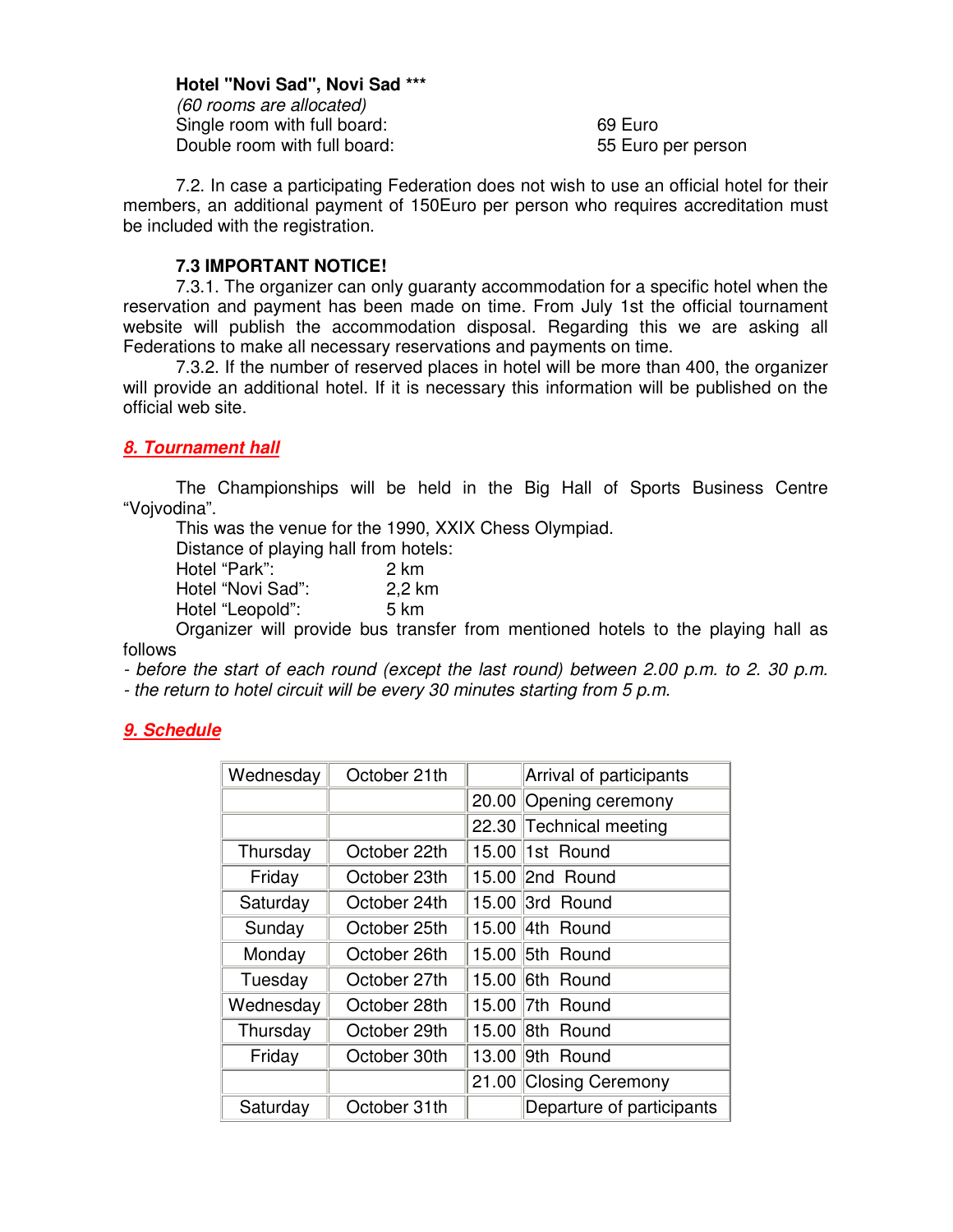Teams of Federation's who are not represented at the technical meeting will not be paired according to the decision of ECU Board.

#### **10. Basic competition rules**

10.1. The championship will be 9 rounds, played in the Swiss system in accordance with the ECU Tournament Rules.

10.2. According to FIDE and ECU rules, the time control will be 90 minutes for 40 moves plus 30 minutes for the rest of the game with an increment of 30 seconds per move, starting from move one.

#### **11. Additional competion rules**

11.1. Important: in these championships the new regulation 6.6a of the FIDE Laws of chess will be used. "Any player who arrives at the chessboard after the start of the session shall lose the game".

11.2. Analyzing is not allowed in the playing hall

11.3. During the game the players are not allowed to go to the analyzing room or to the press room

11.4. Flash photography may be used only in the first ten minutes of the playing session

 11.5. Only the players and arbiters shall be allowed in the actual playing area, except with the express permission of the Chief Arbiter.

11.6. Players are not allowed to enter the closed area of the top boards if they don't play there themselves.

11.7. As long as the game is in progress a player may talk only to an arbiter or with his opponent as permitted by the Laws of Chess.

11.8. We assume that all the players have read the Tournament Regulations and are obliged to obey them.

11.9. The English text of these Tournament Regulations is the authentic version.

#### **12. Arbiters and Appeals Committee**

Names of the Chief Arbiter and the members of the Appeal Committee will be announced not later than September 1, 2009.

#### **13. Information**

Tournament bulletin will be on CD and it will be free for all participating Federations. Each team will receive two CD.

> Before the tournament, information will be available on the Internet at **http://www.eurons2009.com**

On this site will be published entry forms for registration.

#### **14. Information about visa**

Participants who have passport of Albania, Turkey, Ukraine, Georgia, Moldova, Azerbaijan and Armenia are in a need of entry visa for Serbia. Also, entry visa is necessary for the citizens of some non European country who are the members of European Chess Federations.

Organizer will give full support to assist participants to receive entry visas due to speed up procedure in Embassies and Consulates of Serbia or at the border upon their arrival in Serbia.

Visa's costs will depend on the valid laws at that moment.